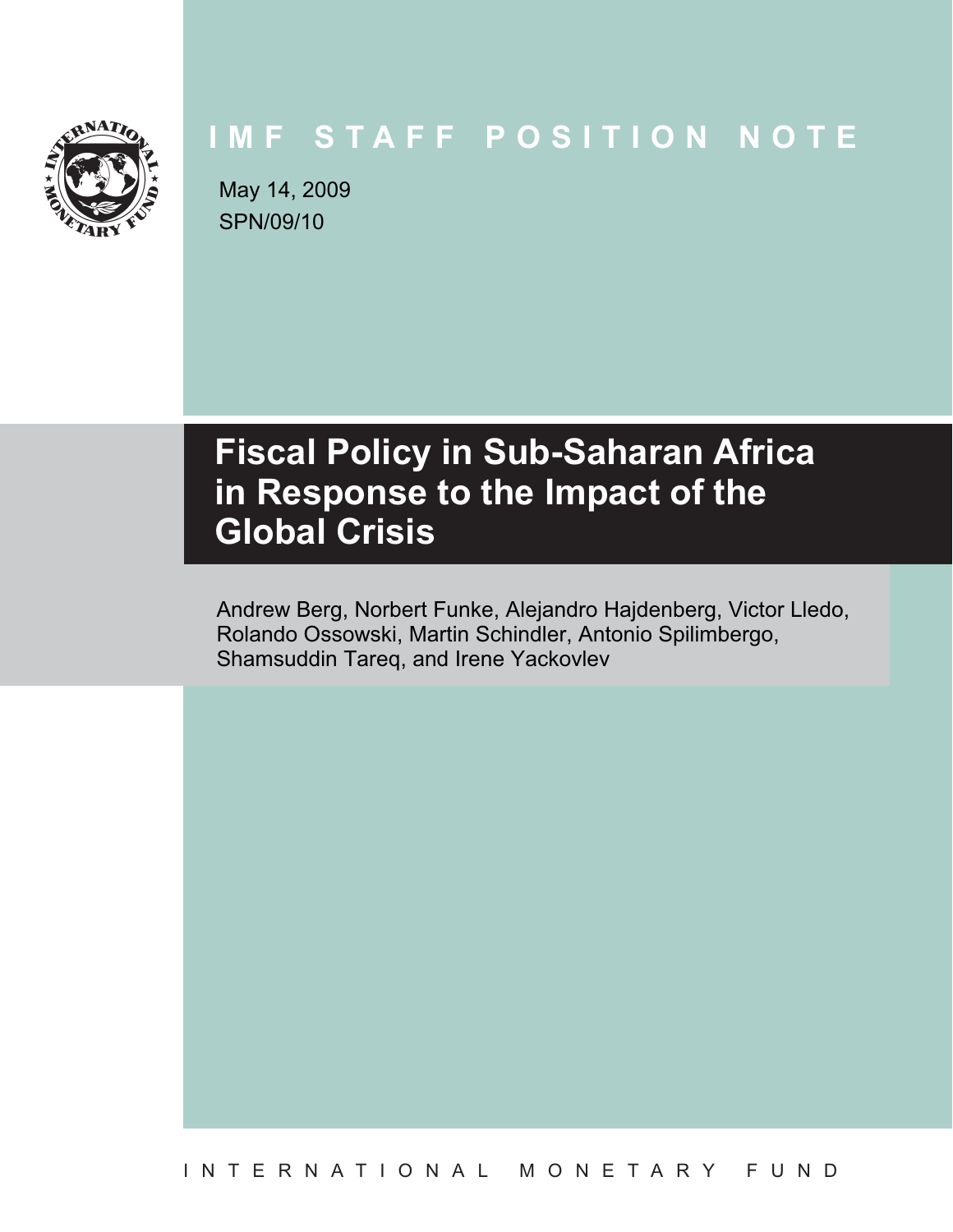#### INTERNATIONAL MONETARY FUND

#### **Fiscal Policy in Sub-Saharan Africa in Response to the Impact of the Global Crisis1**

Prepared by the Fiscal Affairs, African, and Research Departments (Andrew Berg, Norbert Funke, Alejandro Hajdenberg, Victor Lledo, Rolando Ossowski, Martin Schindler, Antonio Spilimbergo, Shamsuddin Tareq, and Irene Yackovlev)

May 14, 2009

#### CONTENTS PAGE

| II. Overall Impact of the Crisis on Macroeconomic Conditions in SSA 3       |  |
|-----------------------------------------------------------------------------|--|
| III. Sub-Saharan African Fiscal Positions are Being Hit Hard by the Crisis3 |  |
|                                                                             |  |
|                                                                             |  |
|                                                                             |  |

<u>.</u>

<sup>&</sup>lt;sup>1</sup> The views expressed herein are those of the authors and should not be attributed to the IMF, its Executive Board, or its management. This project was overseen by Benedicte Vibe Christensen, Sanjeev Gupta, José Saúl Lizondo, and Jonathan D. Ostry. Ding Ding and Abdoul Wane contributed to the paper. The authors are grateful to Maria Coelho and Gustavo Ramírez for their research assistance.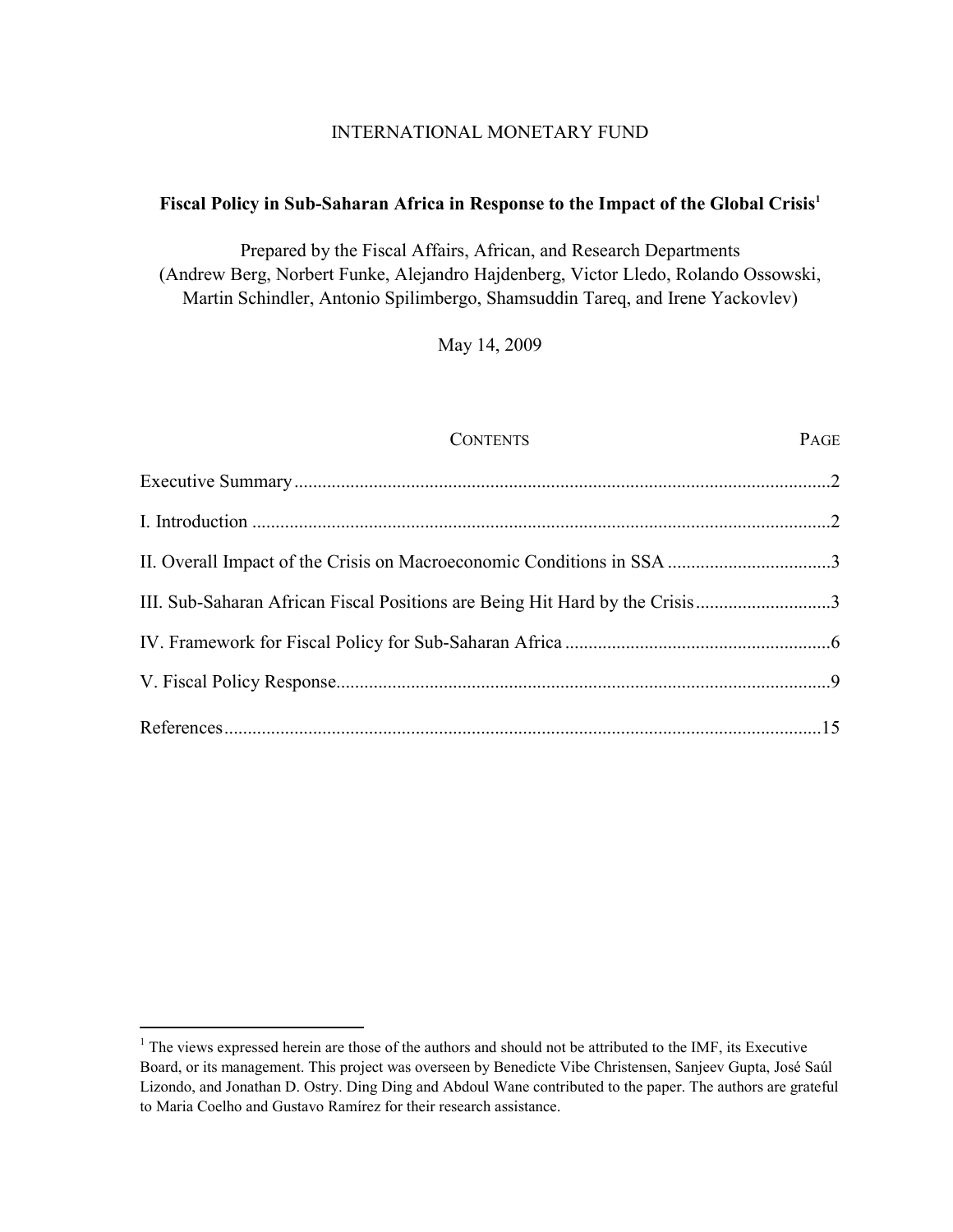#### **EXECUTIVE SUMMARY**

*The global financial crisis poses significant challenges to fiscal policies in Sub-Saharan African countries. Growth will weaken considerably as export prices and volumes, remittances, tourism, and capital flows decline. The fiscal effects of the crisis are likely to be large and to operate mainly via revenue losses, with commodity-related revenues particularly hard hit.* 

*Countries will need to weigh their options for fiscal policy responses. Countries with output gaps and sustainable debt and financing options have scope to implement expansionary policies, by letting automatic stabilizers work, accommodating declines in commodity-related revenues, and in some cases implementing discretionary fiscal stimulus. The main focus of fiscal stimulus should be on the expenditure side, particularly infrastructure and social spending given pressing needs, as reducing tax rates may be inequitable and the scope for doing so is limited given low revenue ratios. Other countries will have to adjust, in a way that will not affect critical spending. Additional donor support would reduce the need for adjustment. In all cases, countries should give priority to expanding social safety nets as needed to cushion the impact of the crisis on the poor.* 

#### **I. INTRODUCTION**

The global financial crisis poses important challenges to fiscal policies in sub-Saharan African (SSA) countries.<sup>2</sup> Growth is set to weaken considerably as exports, remittances, tourism, and foreign direct investment decline. Revenues will suffer because of falling commodity prices and lower economic activity. Governments will be under pressure to maintain or increase spending, including in social sectors. Public finances will come under further strain if the crisis leads to a decline in aid flows and private financing prospects continue to tighten.

This paper discusses issues related to fiscal policy responses to the crisis. The rest of the paper is structured as follows. Section II provides an overview of the macroeconomic situation of SSA countries at the onset of the crisis and how the crisis is affecting the region's economies. Section III discusses the main channels through which the crisis is likely to affect the fiscal position of these countries. Section IV sets out general conditions that need to be taken into account in setting fiscal policies in SSA countries. Section V discusses the considerations that should guide SSA policymakers in framing sound fiscal policy responses to the global financial crisis. Finally, Section VI sets out the fiscal areas where the IMF provides technical support to SSA countries.

 $2<sup>2</sup>$  This paper complements the recent Staff Position Note on policy options in response to the current crisis in emerging market economies (Ghosh and others, 2009).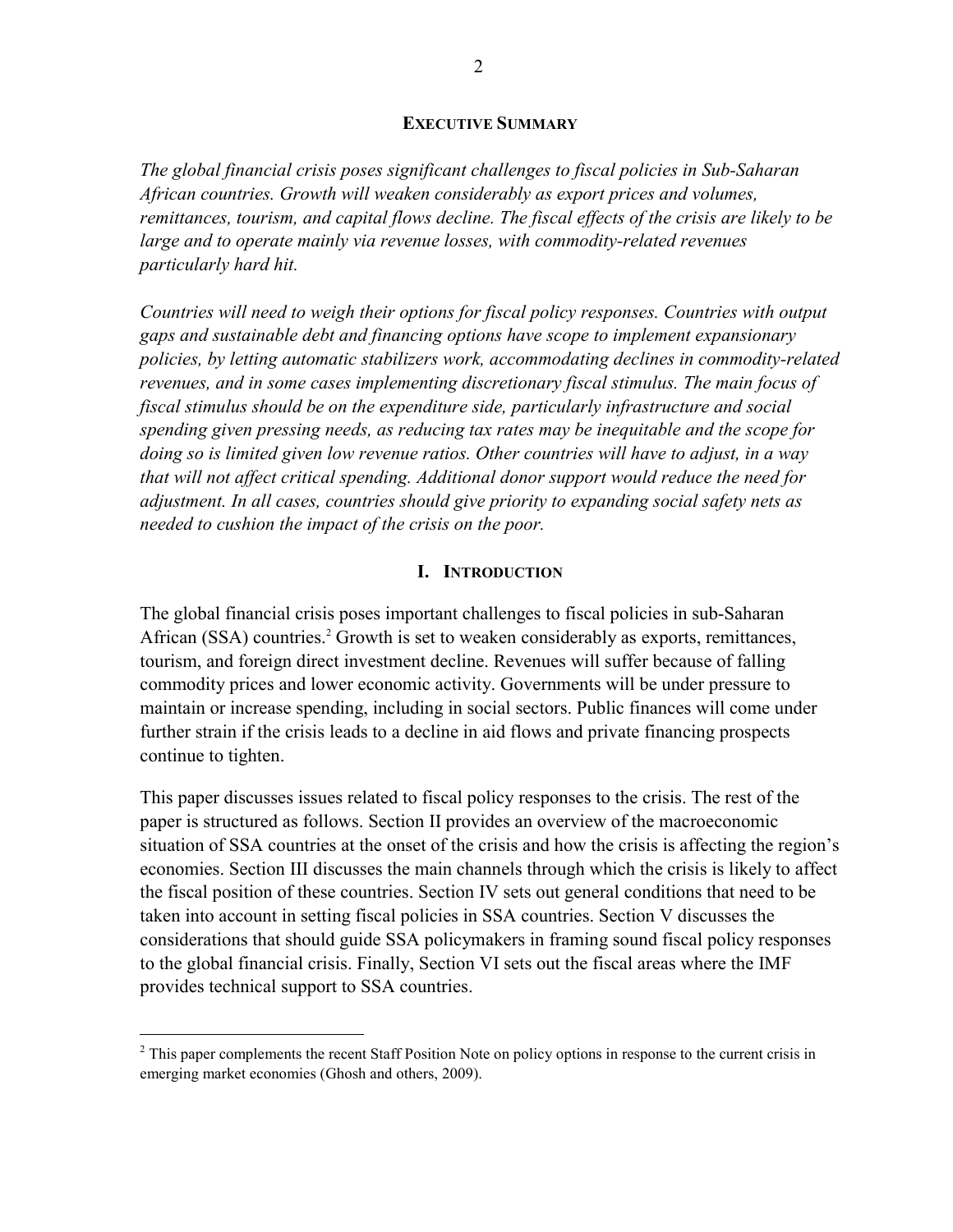#### **II. OVERALL IMPACT OF THE CRISIS ON MACROECONOMIC CONDITIONS IN SSA**

During 2004–08, SSA countries enjoyed high growth rates (averaging about  $6\frac{1}{2}$  percent), and a number of these countries achieved macroeconomic stability, as reflected in low inflation and sustainable debt. Improved economic policies, market-oriented reforms, and the reduction in the number of armed conflicts have contributed to strong performance. Rapid growth has been facilitated by improvements in terms of trade, growth of exports, debt relief under different initiatives, and increasing aid flows and private inflows.

Macroeconomic conditions in SSA countries are now being adversely affected by the global financial crisis. The negative effects in Africa were felt first in emerging and frontier markets, where financial sector linkages are better established, but have now reached most countries in Africa.<sup>3</sup> In the latest IMF *World Economic Outlook* (WEO), growth projections for SSA in 2009 were revised down to 1½ percent. This projection is almost 5 percentage points lower than both the forecast a year ago and trend growth in 2004–08. Although declining fuel and food prices have eased inflationary pressures in many SSA countries, the region's external current account deficit excluding grants is projected to widen to 8½ percent of GDP in 2009, significantly higher than the forecast a year ago.

#### **III. SUB-SAHARAN AFRICAN FISCAL POSITIONS ARE BEING HIT HARD BY THE CRISIS**

The fiscal effects of the crisis are likely to be large and to operate predominantly via revenue losses, in part as a result of the operation of automatic stabilizers associated with slower economic growth (Box 1). Revenue losses will take place even if revenue ratios to GDP are constant, owing to lower economic activity.

- Revenues from consumption taxes are declining as economic activity is slowing. Pressures on remittances from abroad may take a toll on consumption. Tourism, an important source of revenue in some countries, is being affected. Declines in foreign direct investment are also cutting into government revenues.<sup>4</sup>
- Commodity-related revenues are being particularly affected as commodity exporters face major drops in export prices and lower demand for their exports. In several SSA countries, commodity-related revenues account for a significant share of budgetary revenues (e.g., Angola, Botswana, Chad, Gabon, Republic of Congo, and Nigeria).

<sup>&</sup>lt;sup>3</sup> South Africa is considered an emerging market economy, and has the most developed financial system in SSA. A second group of economies are not yet considered emerging markets, but rather are on the frontier between developing and emerging markets. These countries typically have well-functioning stock exchanges and few restrictions on capital repatriation. In this paper, these countries comprise Botswana, Cape Verde, Ghana, Kenya, Mauritius, Mozambique, Namibia, Nigeria, Seychelles, Tanzania, Uganda, and Zambia.

<sup>&</sup>lt;sup>4</sup> In Zambia, mining companies announced plans to curtail operations or suspend investments in the copper industry, adversely impacting mining revenues. Widespread downsizing has already been announced in the gold and diamond sectors across Africa, with South Africa, Botswana, and Namibia among those affected.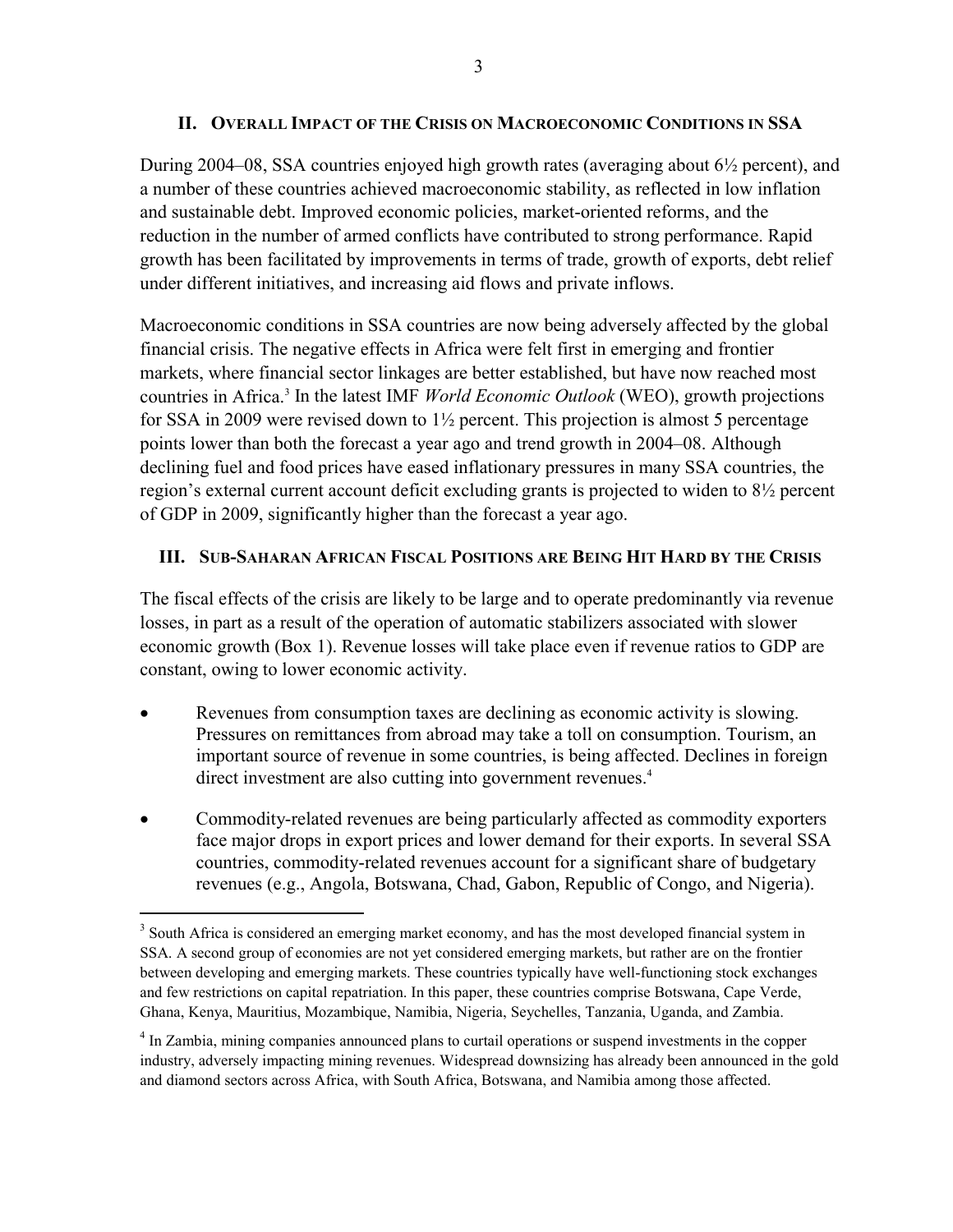

The budgetary elasticity with respect to the output gap is estimated at about 0.2 for SSA countries. The latest WEO 2009 growth projections and associated calculations suggest a widening of the output gap for non-oilexporting SSA countries of close to 2 percentage points. $<sup>1</sup>$  This</sup> implies that, on average, automatic stabilizers in these countries would worsen the fiscal balance by 0.4 percent of GDP in 2009, compared with -1.2 in the G-20 countries  $(IMF, 2009a).<sup>2</sup>$ 



This masks large heterogeneity among the countries in the sample (see figure).

These estimates should be treated with caution in light of the well-known shortcomings of using the HP filter for approximating potential output. Economic cycles and output gaps are particularly difficult to measure in SSA, where structural breaks and supply shocks are frequent and data can be of poor quality (see Balassone and Kumar, 2007).

The size of automatic stabilizers is smaller in SSA countries because of generally lower revenue-to-GDP ratios, and tax systems and public expenditure structures that are not very sensitive to the cycle. In particular, the average revenue-to-GDP ratio in non-oil-exporting SSA countries is 21 percent, compared to an average revenue-to-GDP ratio of over 40 percent in developed countries. In addition, a large fraction of revenue in SSA countries is generated by indirect taxes, which tend to vary proportionately to the output gap (i.e., the elasticity with respect to the output gap is close to 1). On the expenditure side, a number of studies have highlighted that transfer programs are small in lowincome and emerging countries. In particular, unemployment, welfare, and other social protection programs are not very developed (see Fatás and Rose, 2001; Lane, 2003; Suescún, 2007; and Thornton, 2008. And when such programs do exist, their poor countercyclical design limits their impact on declining output.

On the other hand, other factors besides changes in output and unemployment can automatically affect the budget, including commodity prices, interest rates, inflation, exchange rates, and asset prices. Indeed, for many SSA countries changes in commodity prices will be the main driver of the fiscal outcome in 2009.

Note: This box was prepared by Ding Ding, Alejandro Hajdenberg, and Abdoul Wane.

<sup>&</sup>lt;sup>1</sup> The output gap was computed relative to trend GDP using a Hodrick-Prescott (HP) filter with smoothing parameter of 6.25.

 $<sup>2</sup>$  According to the methodology described in IMF (2009a), the effect of automatic stabilizers is computed as the</sup> change in the cyclical fiscal balance between two consecutive years. For simplicity, it was assumed that revenue and expenditure elasticities with respect to the output gap are 1 and 0, respectively.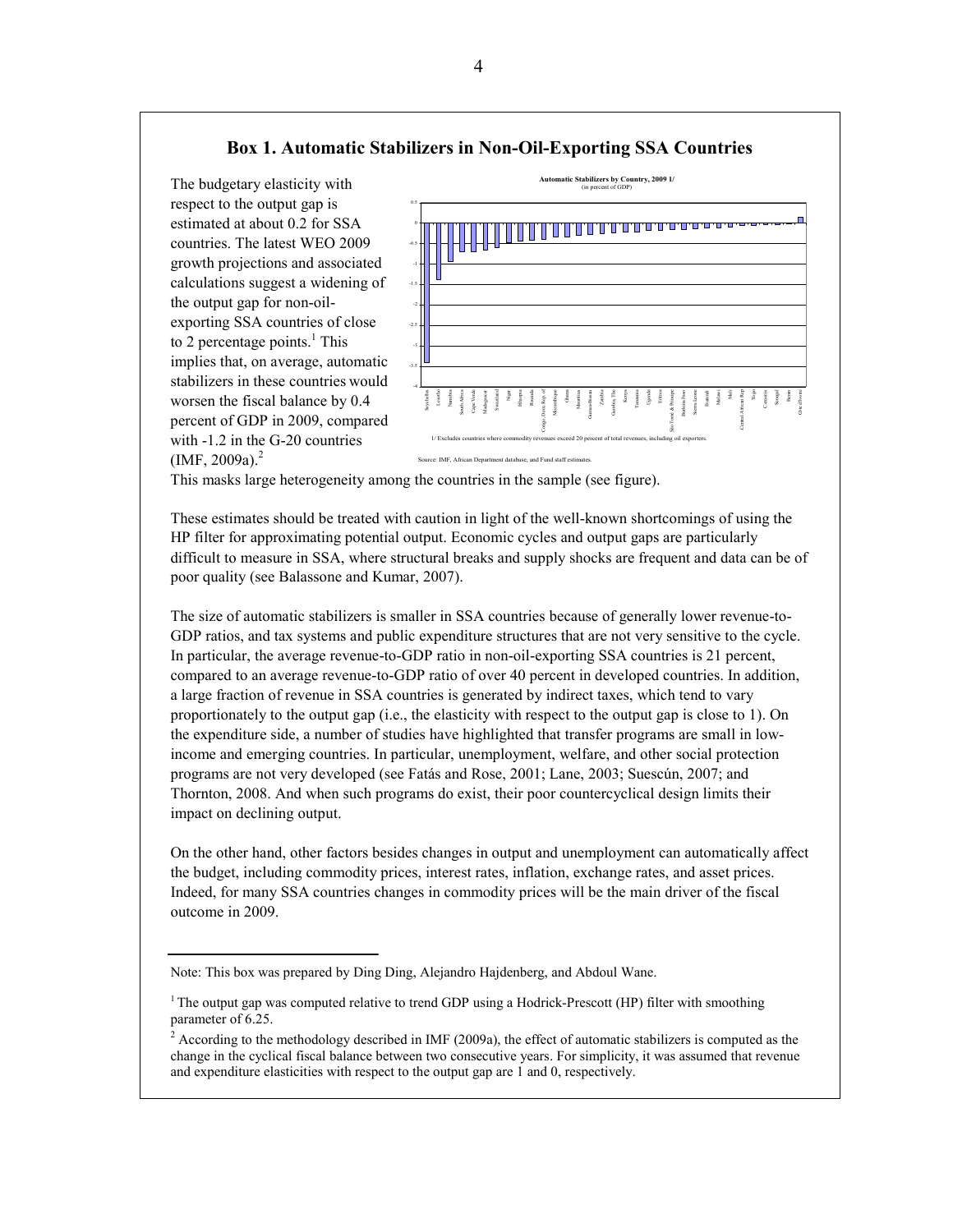Tighter global financial conditions will have a negative effect, and foreign aid flows may be under threat.

- The global financial crisis is hindering countries' abilities to raise funds in capital markets. Some countries have postponed bond offerings and are expected to rely more on domestic financing.
- Potential reductions in aid flows (given difficult budgetary conditions in donor countries) are a serious concern in many recipient countries, particularly in those where aid finances a substantial share of the budget. Fragile states are likely to be most affected as they depend heavily on such financing (e.g., Burundi, Guinea-Bissau, and Liberia). On the other hand, currency depreciation in real terms, if it occurs, would raise the domestic currency value of aid flows.

Spending pressures will increase.

- Countries will need to expand safety nets and pro-poor spending to address rising poverty levels. By contrast, countries that increased subsidies for fuel and food products during the 2007–08 price spike should be able to scale back these subsidies. Countries that have already phased out temporary suspensions of customs duties and taxes include Burkina Faso, Mozambique, Niger, and Senegal.
- Currency depreciation and rising interest rates may also add to spending pressures. Depreciation would increase external debt servicing costs—but taxes collected at the border (including import duties and VAT on imports) and resource-related revenues may increase. Countries able to access international capital markets may have to pay higher interest costs because of flight to safety and increased risk aversion by lenders.
- Falling commodity prices may lead to pressures to keep producer prices at previous levels, higher than the corresponding export prices. In particular, commodity marketing boards may come under pressure to cover the difference, putting budgets at risk.
- Public-private partnerships for public projects and concessions (such as ports and power generation) could come under strain. Lower-than-anticipated demand for services may trigger calls on revenue guarantees, and private operators may be affected by the lack of available financing or by higher interest rate spreads on existing lines of credit.
- There may be a need in some countries for government support to domestic financial institutions and depositors. The economic slowdown and exchange rate volatility in some countries are likely to increase credit risk and nonperforming assets and weaken financial institutions' balance sheets. Domestic financial sectors may be particularly exposed to the crisis if credit to domestic commodity exporters is sizable.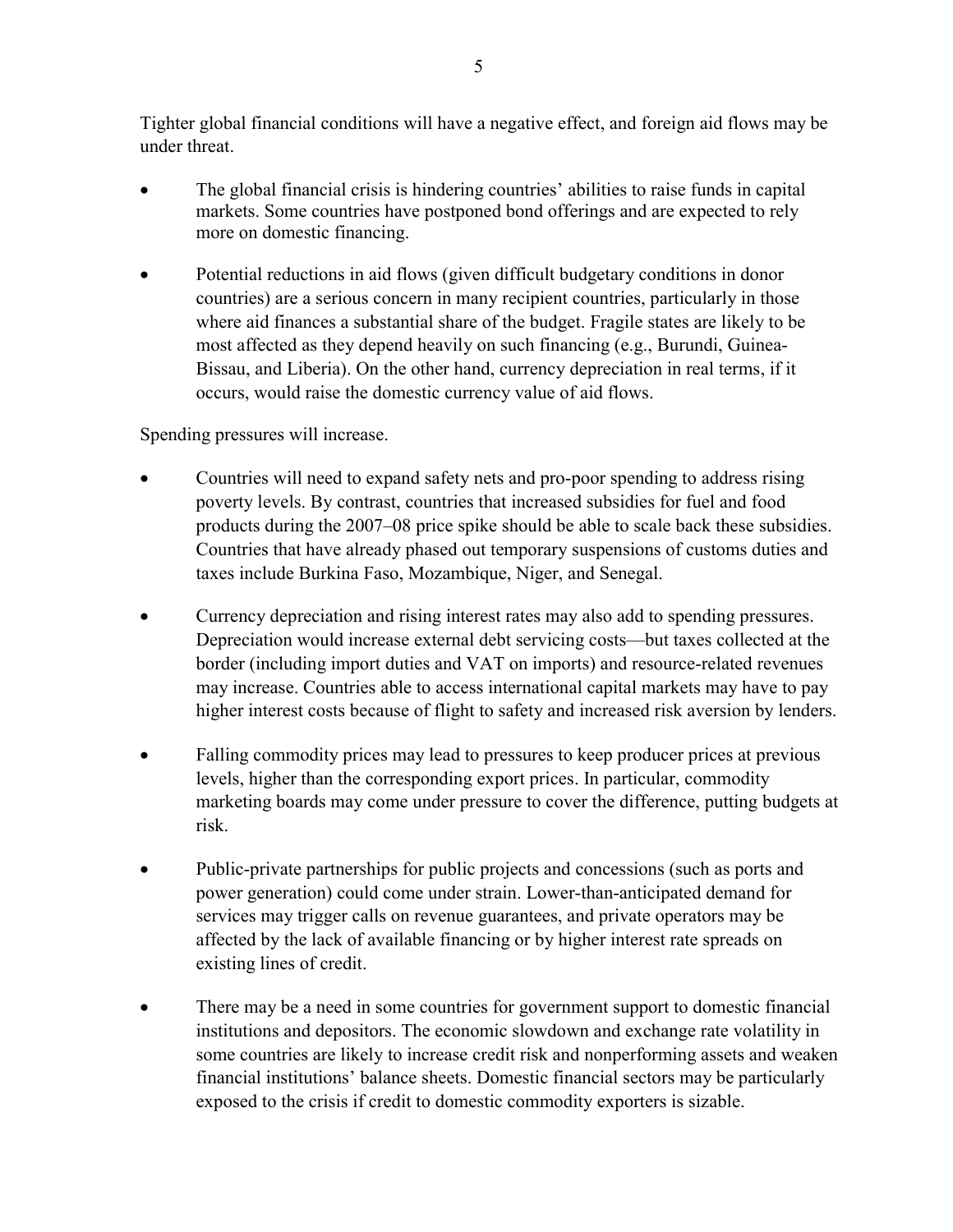Because of these pressures, fiscal positions in SSA are projected to deteriorate in 2009.<sup>5</sup>

2003 2004 2005 2006 2007 2008 2009 Projection Angola 69.9 61.1 60.9 50.3 56.9 61.3 54.0 Cameroon 0.7 2.7 0.0 -30.2 1.5 6.8 3.7 Chad 3.2 4.3 5.2 14.8 19.3 28.0 17.9 Republic of Congo 28.2 28.6 33.5 53.1 56.8 45.5 41.0 Equatorial Guinea 47.3 68.2 63.7 66.0 61.3 75.6 60.9 Gabon 8.9 9.1 17.5 18.0 13.3 15.1 13.9 Nigeria 32.2 30.2 33.4 34.1 34.3 33.4 28.2 Average (unweighted) 27.2 29.2 30.6 29.4 34.8 37.9 31.4 Source: IMF, African Department database. *(Percent of non-oil GDP)* **Table 1. Non-Oil Primary Fiscal Deficits, 2003-09** • Oil exporters could be particularly hard hit by the crisis. Most oil exporters closed 2008 with sizable fiscal surpluses, excluding grants. Owing at least in part to the drop in world oil

Note: (–) Denotes surplus.

prices, those

 $\overline{a}$ 

surpluses could turn into sizable fiscal deficits of about 7½ percent of GDP on average. However, the non-oil primary deficits in most oil exporters are projected to

decline under current policies (Table 1), reflecting adjustment measures.

• For oil importers, fiscal deficits excluding grants are projected to increase by 2¼ percentage points of GDP, to close to 6 percent of GDP.

#### **IV. FRAMEWORK FOR FISCAL POLICY FOR SUB-SAHARAN AFRICA**

As in other parts of the world, the appropriate fiscal policy response to a negative demand shock in SSA depends on the size and nature of the shock, as well as country-specific characteristics. Fiscal policy may be able to help smooth the impact of the crisis, maintaining critical government services and investment programs and providing countercyclical support to domestic demand. Countries that have macroeconomic stability and fiscal space (i.e., sufficiently strong fiscal accounts that allow them access to financing at sustainable rates) can run expansionary fiscal policy by allowing automatic stabilizers to work and through additional discretionary fiscal stimulus, when appropriate, to contain the impact of a sharp decline in private sector demand in the short run.<sup>6</sup> However, when countries are constrained by a lack of financing or high levels of debt distress, then the scope for an expansionary fiscal policy is limited and there may be no alternative to tightening fiscal policies in the near term. The appropriate speed of adjustment will again depend on debt levels and the availability of financing on sustainable terms.

 $<sup>5</sup>$  The projections include the impact of policy responses in countries where they have been announced.</sup>

<sup>&</sup>lt;sup>6</sup> In this paper, the terms "expansionary fiscal policy" and "fiscal expansion" cover both cases in which automatic stabilizers are allowed to work and those in which, in addition, discretionary fiscal stimulus measures are implemented.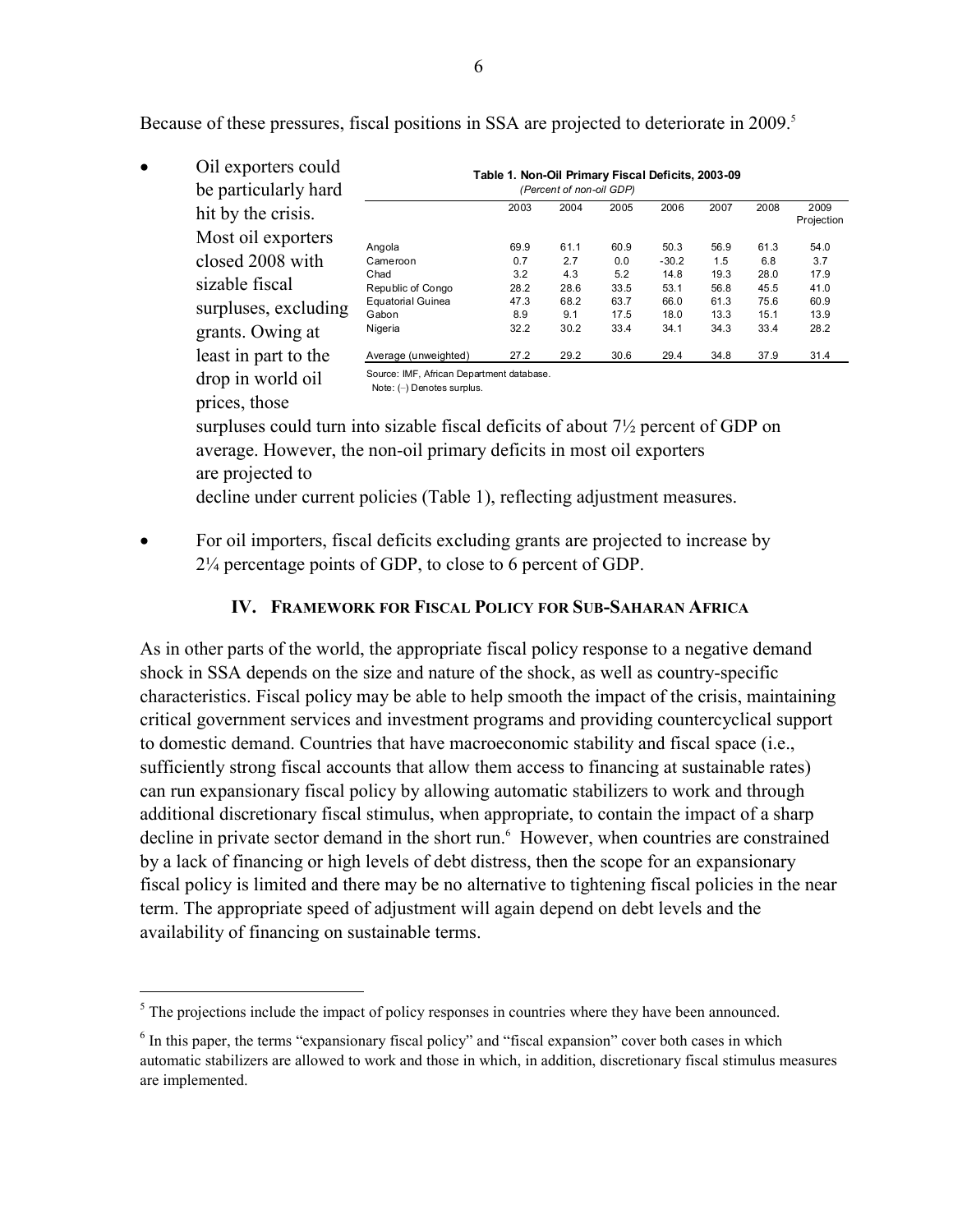The shock faced by countries in Africa is to some degree different from the shock confronted by developed countries. In developed countries, the shock is predominantly in the form of a decline in domestic demand, while in SSA countries it is mostly an *external* shock—a shock to the terms of trade, export demand, remittances, and capital flows.

- The mainly external nature of the shock gives rise to a balance of payments constraint, which can be relaxed temporarily through sustainable external financing or by running down reserves.
- In contrast with the case for many developed countries, for SSA countries the shock may be concentrated in narrow but important sectors of the economy, particularly in resource-rich countries.<sup>7</sup> In these cases, stimulus may be unable to directly replace the lost external demand, while the scope for substituting with demand elsewhere depends on whether unemployed factors can readily switch to new activities. For example, capital, land, and possibly skilled labor associated with mining are likely to be less useful in other activities, while unskilled labor involved in light manufacturing could presumably redeploy to construction in response to demand pressures. Within the external constraint, fiscal policy can still aim at limiting the spillovers of lower external demand and falling inflows by supporting demand for domestically-produced goods.
- Exchange rate flexibility can provide greater scope for fiscal policy, but only up to a point. A fiscal expansion would require a larger exchange rate depreciation to restore external balance, which may lead to higher inflation or a disruption in household and corporate sectors' balance sheets.

Some economic and financial characteristics of SSA countries deserve special attention in designing the fiscal policy response:

In principle, the crowding-out effect of fiscal policy may be larger in SSA countries than in advanced and emerging market economies because they have less access to international capital markets and the size of domestic financial markets is more limited. The recent withdrawal by foreign investors from frontier markets has also thinned out the domestic debt markets. In addition, if unemployed factors are concentrated in sectors that are hit by shocks and are not readily reallocated, overall rates of GDP decline may overstate the scope to increase output elsewhere without hitting capacity constraints. This said, in countries where output remains clearly below potential and substantial resources are underemployed, crowding out is unlikely to be strong (Box 2).

 $7$  For example, in Botswana the collapse in world demand for diamonds is leading to a projected 10 percent decline in real GDP in 2009.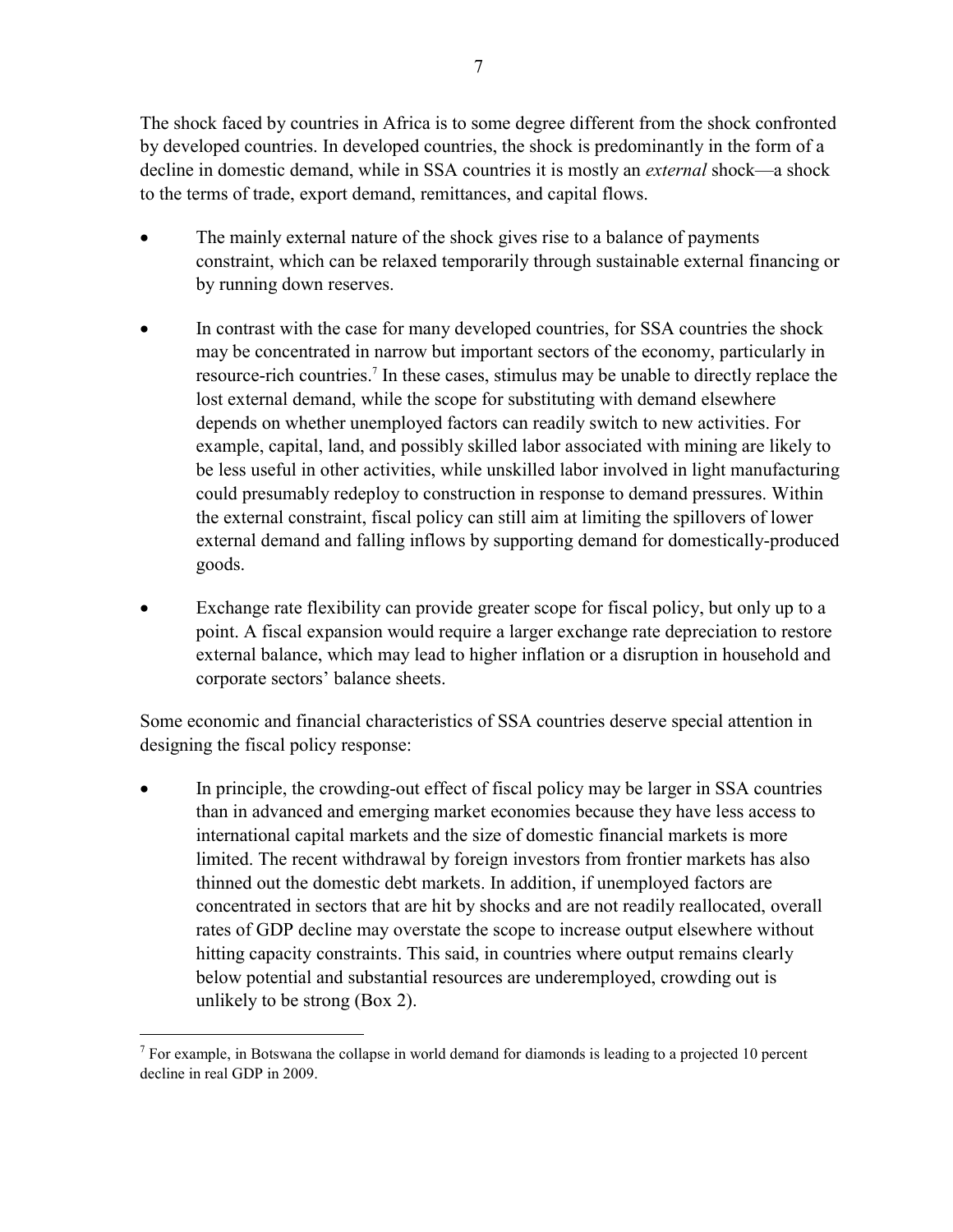#### **Box 2. The Crowding-Out Effects of Fiscal Policy in SSA Countries**

Fiscal policy can "crowd out" private investment when a deterioration of the fiscal balance reduces public saving, pushes up interest rates, and thus reduces private investment. Some features of LICs can make them more vulnerable to crowding out. However, this effect is unlikely to be strong as long as output remains substantially below potential.

Aisen and Hauner (2008) provide some evidence that budget deficits have a greater impact on domestic interest rates when domestic financial development is limited, domestic debt is higher, and capital accounts are more restricted. While SSA countries tend to have low domestic debt levels, they also have smaller financial markets and more restricted capital accounts than industrial and emerging market countries (see figure). That said, individual characteristics vary across countries, suggesting that the interest rate effects of budget deficits will also vary.

As noted above, substantial underemployed financial and physical resources as a result of the crisis are likely to reduce the upward pressure on interest rates from fiscal expansions and mitigate potential crowding out effects. In addition, many SSA countries have relatively high real interest



Financial development, debt and capital account openness

Sources: World Development Indicators, International Financial Statistics, Schindler (2009) and staff calculations.

rates, providing scope for monetary easing, as long as output remains below potential.

Letting automatic stabilizers work and providing a well-designed stimulus could therefore take place without large crowding out effects in the current context, but this would require careful attention to the goals and limits of these fiscal policy actions:

- The scope for countercyclical fiscal policy to raise output depends on the size of the gap between actual and potential output, and not just the size of the shock. Income effects may be larger than output effects—for instance, some exporters may face lower prices but export volumes may remain unchanged. Fiscal policies that attempt to compensate for the full income effects might push output above potential, at which point crowding out concerns would become relevant.
- The initial external shock faced by some of the countries in this crisis is likely to affect a narrow export segment of the economy, and in some of these cases factors may not be readily available to satisfy increased demand in other sectors. For example, resources used in the mining sector are not easily reallocated to other activities. In such cases, a broad-based stimulus may be able to close only part of the gap arising from the shock before crowding out other activity.
- As noted in Box 1, reliable assessments of output gaps are a difficult task in many SSA countries.

Note: This box was prepared by Andrew Berg and Martin Schindler.

 $\overline{a}$ 

 In developing countries, sustainable public debt levels tend to be lower than in developed countries.<sup>8</sup> Thus, risk premia may rise with growing debt and looser fiscal policies (Baldacci,

<sup>&</sup>lt;sup>8</sup> Studies find evidence that high debt levels are associated with lower economic growth in developing countries (Clements, Bhattacharya, and Nguyen, 2004, and Pattillo, Poirson, and Ricci, 2002 and 2004).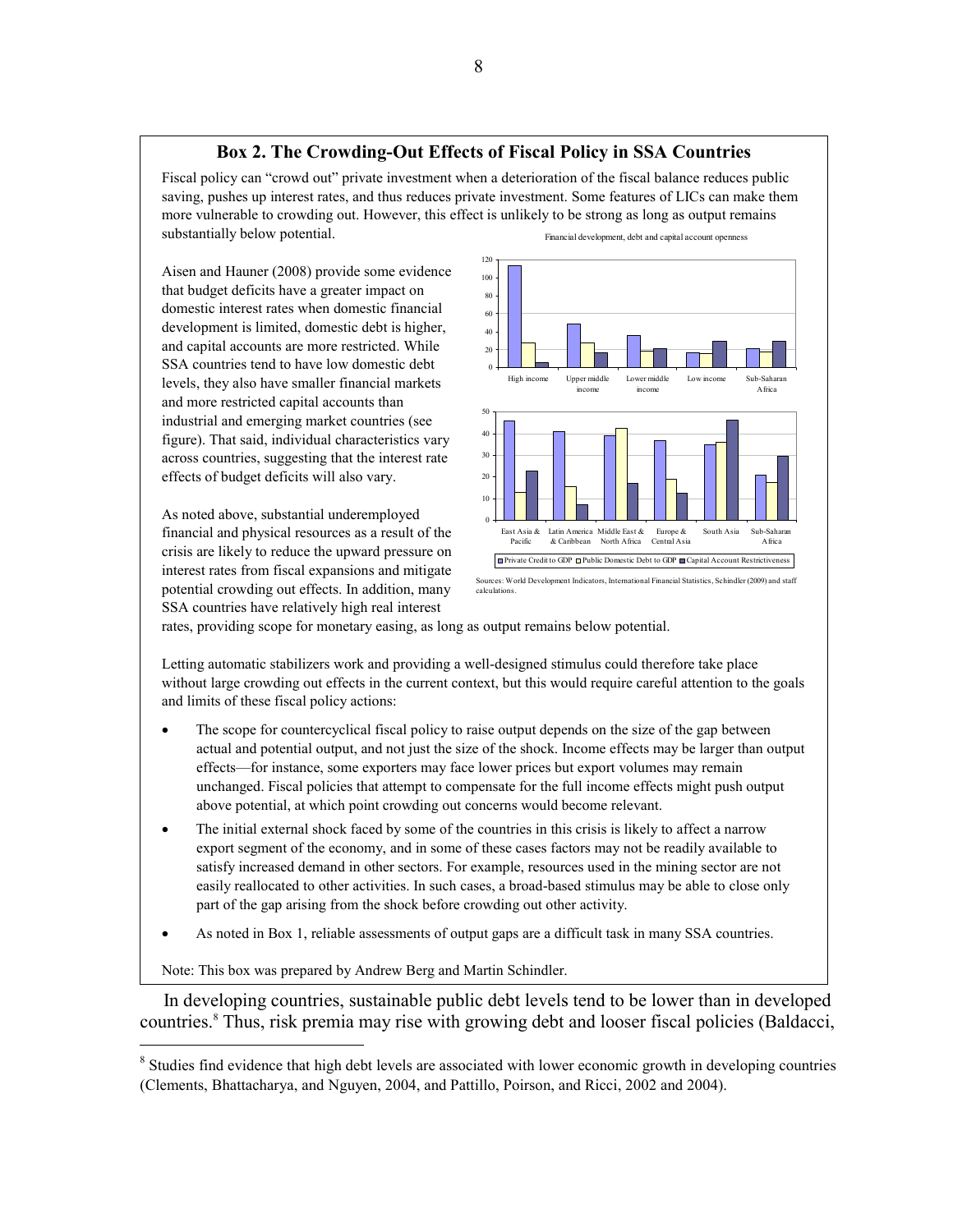Gupta, and Mati, 2008). Hence, decisions on whether to adopt an expansionary fiscal stance should be informed by debt sustainability analyses tailored to the features of these countries.

- Some SSA countries, particularly those where inflation has recently been on a declining path, have some room for a more countercyclical monetary policy. Although monetary policy transmission mechanisms are weak in several countries,<sup>9</sup> few SSA countries face the "zero interest rate policy" bound that leaves little room for monetary policy to act, particularly those that are not members of a currency union.10 More generally, coordination of monetary and fiscal policies will be important for an effective policy response to the crisis.
- Special institutional characteristics in SSA countries should also be taken into account. While increasing public spending quickly and efficiently poses institutional challenges even in advanced economies (Spilimbergo and others, 2008), this problem is often more acute in SSA countries. In particular, the capacity to implement efficient and well-targeted investment and social programs relatively quickly is limited.

Unfortunately, there is little empirical evidence to guide countercyclical fiscal policies in SSA countries during this crisis. Perotti (2007) concluded that methodological and data consistency problems are so severe that it is difficult to evaluate the countercyclical effects of fiscal policies in developing countries. Also, several studies have found—presumably reflecting financing constraints and institutional weaknesses—that fiscal policy was generally procyclical in low-income countries (e.g., Gavin and Perotti, 1997), making it difficult to assess the effects of countercyclical fiscal policy.

### **V. FISCAL POLICY RESPONSE**

On the basis of the considerations discussed above, countries will need to weigh their options for fiscal expansion or, conversely, for taking fiscal adjustment measures.

1

<sup>&</sup>lt;sup>9</sup> For further discussion of the role of countercyclical monetary policy in low-income countries, see IMF (2009b).

 $10$  The relative importance of monetary policy, particularly in the context of fiscal sustainability constraints, is also emphasized in Ghosh and others (2009).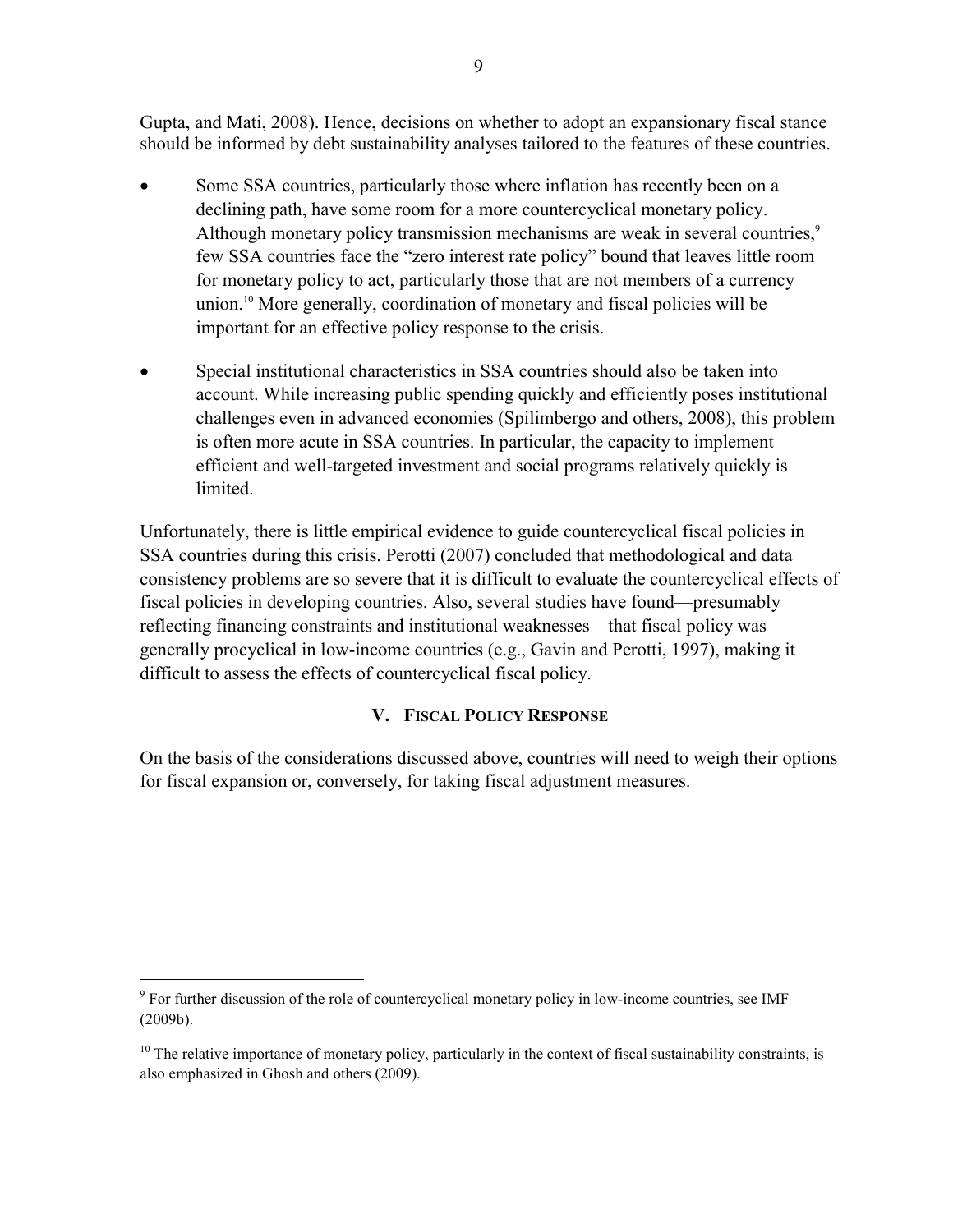#### **Fiscal expansion**

SSA countries with output gaps and sustainable debt and financing options would have scope to implement an expansionary policy.

> -10 -8 -6 -4 -2 0 2

> > Botswana Seychelles Namibia Lesotho Eritrea South Africa DRC Swaziland Sierra Leone Kenya Madagascar Comoros Guinea Sao Tome and Principe Senegal Togo Burkina Faso Guinea Bissau Tanzania Cape Verde Mali Zambia Gambia Mozambique CAR Niger Cote d'Ivoire Burundi Ghana Mauritius Benin Liberia Ethiopia Uganda Rwanda Malawi

- *Output gap.* The average output gap for non-oil-exporting countries is projected to widen by close to 2 percentage points in 2009. A number of countries are expected to have sizable negative output gaps (Figure 1).
- *Debt sustainability.* Almost twothirds of SSA countries have low to moderate levels of debt distress (mainly due to earlier debt relief), which would allow some scope for fiscal expansion (Figure 2). Source: IMF, African Department databa -12
- *In these countries, automatic stabilizers should be allowed to work.* This would involve letting non-commodity-related revenue and expenditure items adjust endogenously to the slowdown in economic activity, thereby allowing a cyclical worsening of the fiscal balance (excluding commodity-related revenues). Automatic stabilizers on the expenditure side, such as social

 $\overline{a}$ 



Figure 2. SSA: Debt Vulnerability, 2009

န္တ

Figure 1. Sub-Saharan Africa: Output Gap, 2009 (in percent of potential GDP)

. . . . I

safety nets, are virtually nonexistent in SSA countries.

• *Declines in commodity-related revenues may be accommodated in some cases.*<sup>11</sup> These revenues largely originate abroad and are not perfectly correlated with output fluctuations.<sup>12</sup> Some commodity exporters that built up financial cushions during the

Source: IMF, African Department database.

<sup>&</sup>lt;sup>11</sup> The fiscal impact of lower commodity export receipts on domestic economic activity would be captured through non-commodity-related revenue items. For example, indirect tax collections would decline if lower incomes in the export sector lead to lower consumption, investment, and imports.

 $12$  In countries that are heavily dependent on commodity-related revenues, the overall balance should be supplemented by other fiscal indicators, notably the non-commodity primary balance, to better gauge the fiscal (continued)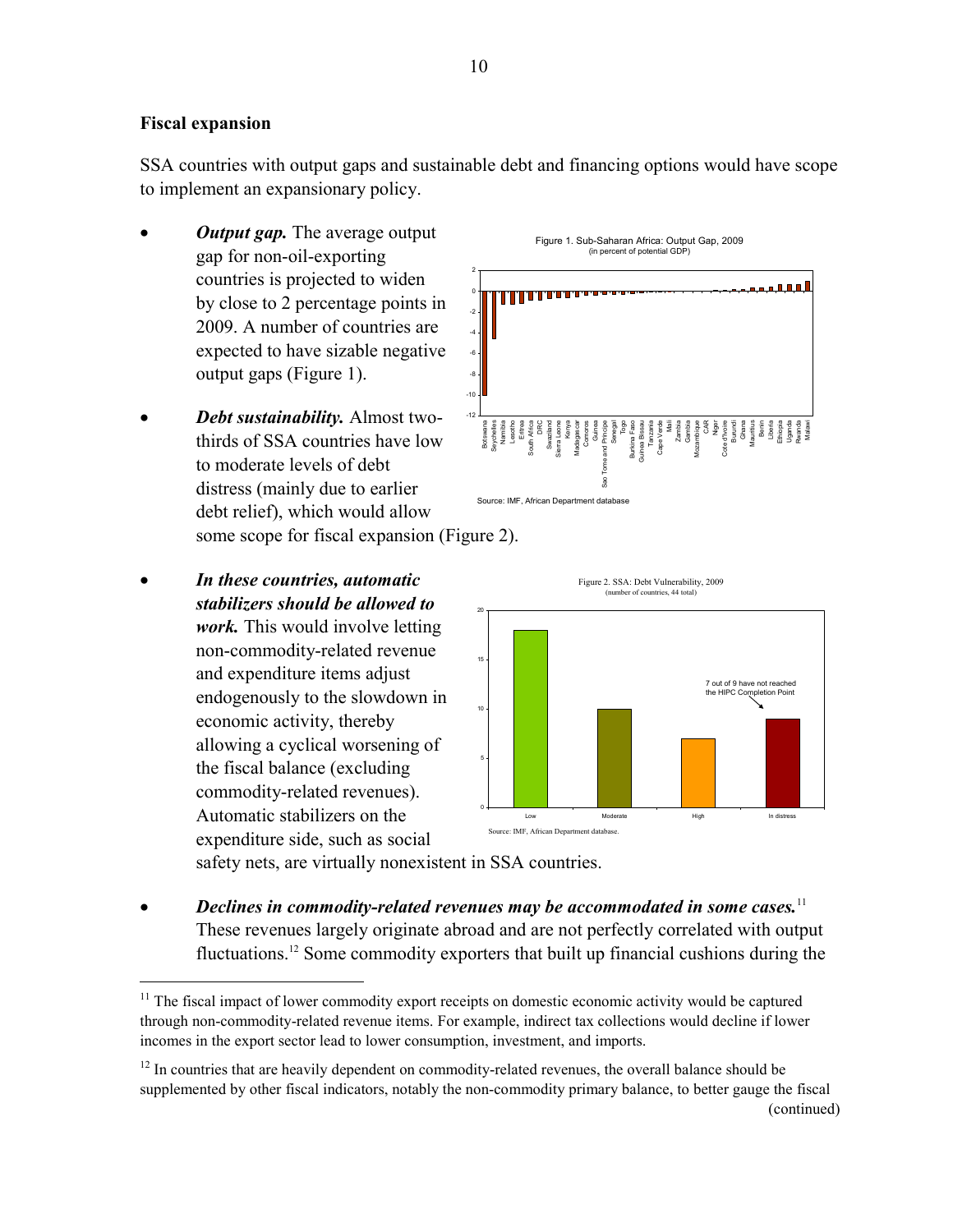boom years may be in a position to maintain spending levels despite the decline in commodity prices if sustainability is not at issue. Exporters with sustainability concerns that need to adjust may be able to do so gradually by drawing down financial reserves. Some countries dependent on nonrenewable resource revenues use permanent income frameworks to determine their sustainable non-resource primary deficits; these countries will need to reassess such frameworks, given the prospect of lower resource prices in the medium term than projected earlier.

• *In some countries, discretionary fiscal stimulus aimed at sustaining demand could be implemented.* Countries suffering a significant impact from the crisis, with low risk of debt distress and access to sustainable financing, could consider discretionary measures in addition to letting automatic stabilizers work.

#### **Fiscal stimulus packages should be timely, targeted, and reversible.**

- If the fiscal response is not timely—which could happen, for example, if there are lags in identifying and implementing suitable measures and weaknesses in public financial management systems—there is a risk that fiscal policy could end up being unintentionally procyclical.
- Fiscal multipliers (the ratio of the change in output to an exogenous change in the fiscal balance with respect to their respective baselines) are larger when leakages into savings and imports are few, monetary conditions are accommodative and there is limited crowding out, and the fiscal position after the stimulus is sustainable. Studies of fiscal multipliers in developing countries are very limited. One study finds that the average fiscal multiplier (on impact) in developing countries is on the order of  $0.6$ <sup>13</sup> The size of fiscal multipliers will vary depending on the type of spending increases and tax cuts implemented. For advanced countries, multipliers for tax cuts have been found to range from 0 to 1.3, those for increases in transfers from 0.1 to 1.7, and those for investment from  $0.5$  to  $1.6$ .<sup>14</sup> Spending that is intensive in domestic goods and services is likely to be more effective in supporting domestic economic activity.
- The measures chosen should not involve permanent increases in fiscal deficits.

stance. For example, in oil-exporting countries a deterioration in the overall balance due to a fall in oil revenues would mask fiscal adjustment efforts if the non-oil primary balance is simultaneously being tightened.

<sup>&</sup>lt;sup>13</sup> Ilzetski and Vegh (2008). See also Spilimbergo, Symansky, and Schindler (2009).

<sup>&</sup>lt;sup>14</sup> Al-Eyd and Barrell (2005), Freedman and others (2009), and Zandi (2008).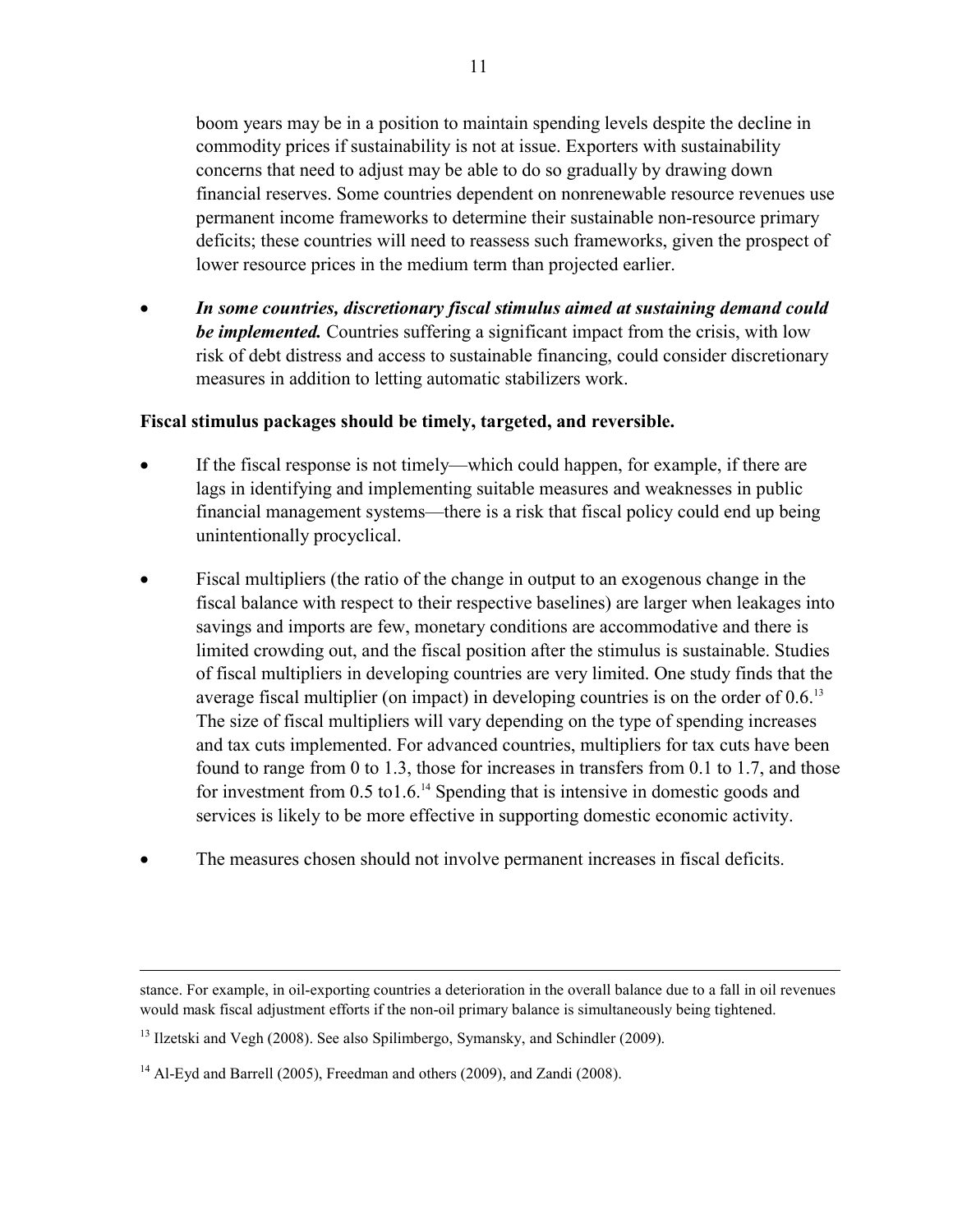#### **Reductions in tax rates would generally not be recommended**. 15

- First, as the direct tax burden in many countries falls mostly on relatively well-off groups, reducing tax rates may be inequitable and seen as benefiting richer groups. These groups also save more than the poor.<sup>16</sup>
- Second, most SSA countries have low revenue ratios—which increases their vulnerability to fluctuations in aid flows—and it has often been difficult to make progress on this front. Permanent reductions in tax rates would exacerbate the problem and run counter to longer-term objectives. And if such reductions were superimposed on tax reductions implemented at the time of high food and fuel prices, they could lead to large declines in revenues at a time when expenditure needs are rising.

**The primary focus should therefore be on the expenditure side.** Countries that have poverty reduction strategies in place should use them to identify areas for discretionary spending measures.

- One area for additional spending would be infrastructure, given pressing needs.<sup>17</sup> In particular, roads, electricity, and telecommunications are three areas where improved infrastructure has been identified as having the largest positive impact on growth (World Bank, 2007; and Straub, 2008).18 The emphasis should be on bringing forward approved investment projects—new projects or programs should be approached with caution due to weaknesses in implementation capacity. Domestic activity would be supported in particular by projects that bolster employment and have low import content. Existing infrastructure should be preserved by protecting operations and maintenance, which are typically labor intensive.
- Protecting spending in sectors related to the Millennium Development Goals (MDGs), such as health, education, water and sanitation, and social protection, can

1

 $15$  In some cases, however, previously planned reductions in tax rates may still be desirable if revenue losses can be offset.

<sup>&</sup>lt;sup>16</sup> This said, temporary reductions in VAT rates on goods that are consumed more by the poor and that have low import content could stimulate aggregate demand and benefit poor households during the crisis. However, the effectiveness of such reductions would be reduced if the poor purchase most of their goods from informal markets where VAT is not collected. Such tax reductions should be well-targeted and include explicit sunset clauses.

<sup>&</sup>lt;sup>17</sup> A recent World Bank study estimated that Africa faces an infrastructure financing gap of US\$35 billion per year (Foster, 2008). See also Ter-Minassian, Hughes, and Hajdenberg (2008).

 $18$  This spending is often linked to long-term concessional financing.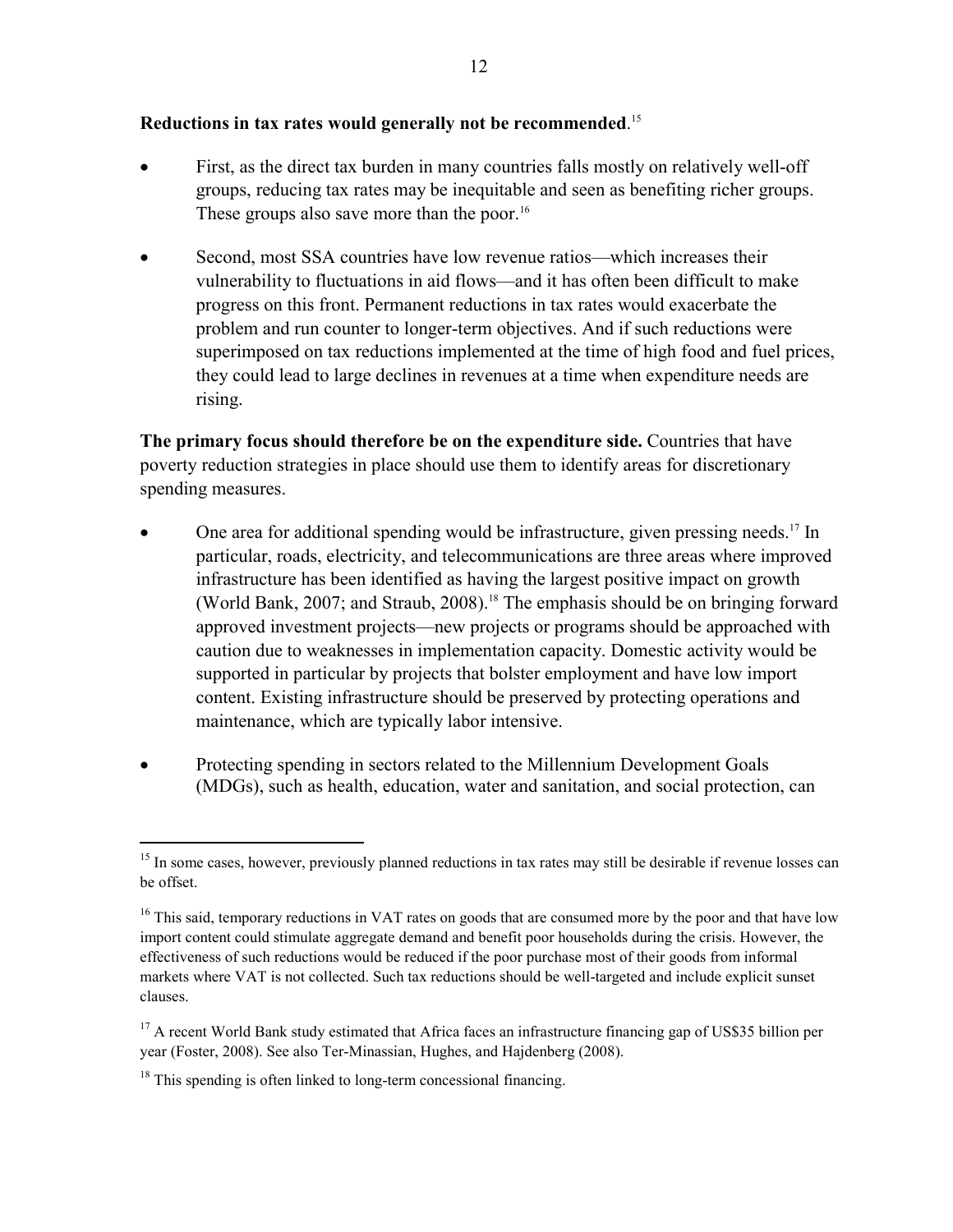help cushion the impact of the crisis on vulnerable households and preserve the momentum toward the MDGs.

Expanding targeted social safety net programs should also be given priority as needed. This is discussed below.

Some forms of spending increases would best be avoided. These include universal subsidies, which are not well targeted and benefit the rich more than the poor. Public wage increases would be poorly targeted and are difficult to reverse. Other spending measures such as the introduction of new, hard-to-reverse, and unsustainable large-scale entitlement programs should also be avoided.

Spending plans should ensure that fiscal sustainability is not jeopardized. This could be facilitated by casting these plans in a medium-term framework that incorporates a longerterm view of spending needs and resource availability. Many countries have some form of rudimentary medium-term frameworks in place. Those lacking such frameworks could draw on the macroeconomic scenarios developed in the context of DSAs for a basic medium-term framework. While the design and implementation of a medium-term framework is a complex process that needs to be approached gradually, many SSA countries could make greater efforts in this area.

#### **Fiscal adjustment**

Countries with few or expensive financing opportunities, where the risk of debt distress is high, and/or where unfavorable macroeconomic conditions constrain policy responses, will have to adjust. These countries would need to implement fiscal adjustment policies to preserve macroeconomic stability and debt sustainability. However, to the extent that donor support is stepped up, the need for fiscal adjustment would be less. Additional aid would reduce financing constraints and help smooth spending.

Countries that need to adjust will have to increase revenue or reprioritize spending. In many cases, such measures are linked to medium-term reform programs.

• *To the extent possible, revenue-raising measures should focus on broadening tax bases and strengthening revenue administration.* The low revenue ratio in many SSA countries often reflects narrow tax bases and weak administrative capacity, rather than low tax rates. In fact, in some countries high tax rates on mobile factors of production (such as skilled labor or capital) may be hindering growth. Rationalization of tax incentives (exemptions, tax holidays, and deductions) would broaden the tax base and mobilize additional revenue. In this connection, countries could review the scope for removing tax exemptions in the next budget. Countries dependent on commodity-related revenues should continue to try to diversify their revenue base to reduce fiscal risk. In considering temporary tax options, members of regional currency areas (WAEMU and CEMAC) should ensure that their tax policies are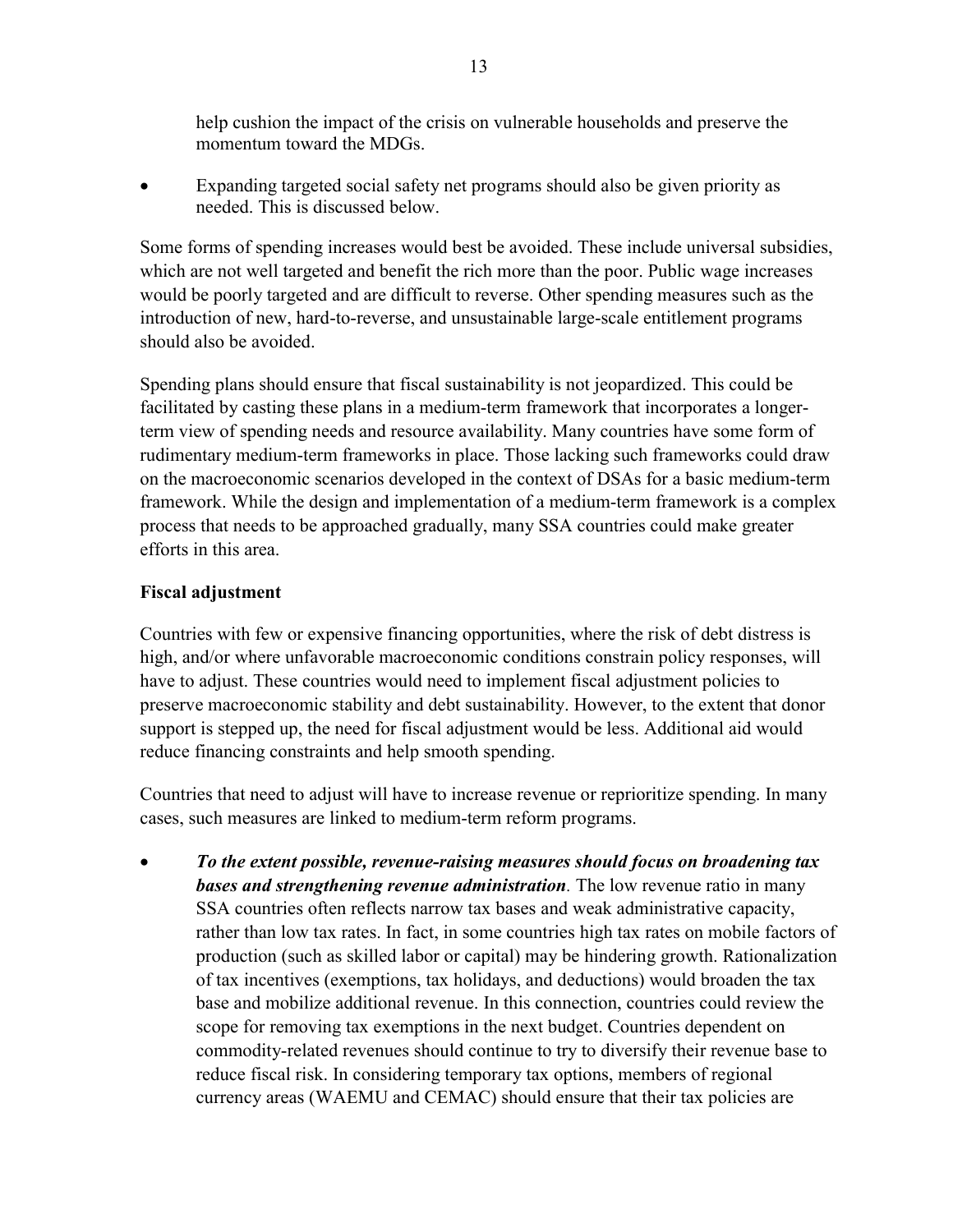consistent with regional guidelines. Ongoing tax policy and administration reforms should be speeded up, fully recognizing that they take time to implement. Improved organizational structures of revenue administration, strengthened audit capacity, and fair tax enforcement would contribute to expanding the tax base.

- *There could be circumstances where countries have no choice but to temporarily raise some tax rates in their short-term adjustment packages.* This could be the case, particularly, in countries where fiscal adjustment becomes urgent as the impact of the crisis intensifies and options are limited.
- *Expenditure rationalization and increasing spending efficiency can also create fiscal space.* While spending reductions are often politically difficult, there may be scope to cut unproductive spending, particularly of the recurrent type (see Gupta and others, 2004). Examples include generalized subsidies, transfers to loss-making public enterprises (which would require adjustment measures in those enterprises), and excessively large government employment. Many countries increased subsidies in response to the surge in international fuel and food prices in recent years—with the fall in these prices, the fiscal cost of subsidies should decline. Fiscal space can also be created by enhancing the efficiency of spending programs. In this context, strengthening public financial management systems could contribute to improving efficiency—as well as ensuring that resources reach intended users. Across-the-board spending cuts should be avoided as they are inefficient, may lead to arrears, and are often not sustainable.

#### **Social safety nets**

In all cases, priority should be given to expanding targeted social safety net programs as needed. Protecting or increasing social programs helps cushion the impact of the crisis on the poor and buttresses domestic demand, given the high propensity of the poor to consume. Such support should be generally channeled by scaling up existing programs because the capacity of SSA countries to set up new programs is limited in the short run. Some countries have implemented public works programs for providing income support to the poor while building labor-intensive infrastructure projects. Setting the wage rate relatively low ensures that such schemes are self-targeted to the poor. Channeling additional resources to targeted food distribution or school meal programs can be an effective method of addressing potential losses in human capital during the crisis.

- More than a dozen SSA countries are either piloting or considering cash transfer programs. For example, the use of community institutions for implementing cash transfers is being piloted in Nigeria, Sierra Leone, Tanzania, and Uganda.
- Some SSA countries have begun to implement conditional cash transfer programs that link cash transfers or subsidies to the receipt of health care and/or education to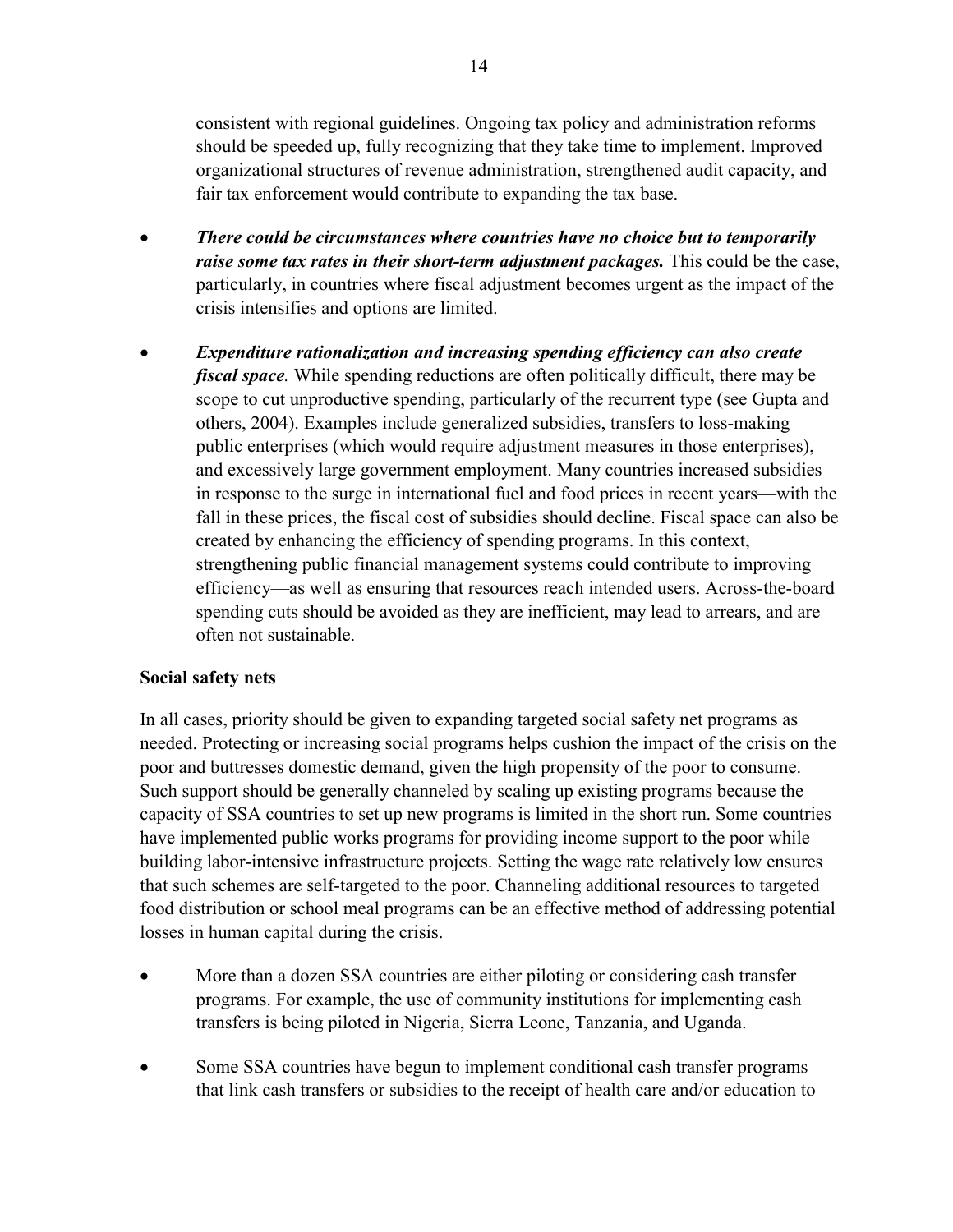protect human capital. These include Burkina Faso, Kenya, and Nigeria. The coverage of these programs is very limited.

#### **IMF technical support**

SSA countries are likely to need enhanced technical support in fiscal management as they tackle the fiscal impact of the crisis. In addition to providing financing and policy advice, the Fiscal Affairs Department of the IMF, together with the IMF's Regional Technical Assistance Centers, is delivering technical assistance to many SSA countries in areas such as revenue mobilization, enhancing public financial management systems, improving expenditure efficiency, and, in some cases, integrating cost-effective safety nets into budgetary policies.

#### **References**

- Aisen, Ari, and David Hauner, 2008, "Budget Deficits and Interest Rates: A Fresh Perspective," IMF Working Paper 08/42 (Washington: International Monetary Fund).
- Al-Eyd, Ali J., and Ray Barrell, 2005, "Estimating Tax and Benefit Multipliers in Europe," *Economic Modelling,* Vol. 22, pp. 759–76.
- Balassone, Fabrizio, and Manmohan Kumar, 2007, "Cyclicality of Fiscal Policy," in *Promoting Fiscal Discipline*, ed. by Manmohan S. Kumar and Teresa Ter-Minassian (Washington: International Monetary Fund).
- Baldacci, Emanuele, Sanjeev Gupta, and Amine Mati, 2008, "Is It (Still) Mostly Fiscal? Determinants of Sovereign Spreads in Emerging Markets," IMF Working Paper 08/259 (Washington: International Monetary Fund).
- Clements, Benedict, Rina Bhattacharya, and Tuan Quoc Nguyen, 2004, "External Debt, Public Investment and Growth in Low-Income Countries," in *Helping Countries Develop: The Role of Fiscal Policy*, ed. by Sanjeev Gupta, Benedict Clements, and Gabriela Inchauste (Washington: International Monetary Fund).
- Fatás, Antonio, and Andrew Rose, 2001, "Do Monetary Handcuffs Restrain Leviathan? Fiscal Policy in Extreme Exchange Rate Regimes," CEPR Discussion Paper 2692 (London: Centre for Economic Policy Research).
- Foster, Vivian, 2008, "Overhauling the Engine of Growth: Infrastructure in Africa," Africa Infrastructure Country Diagnostic Study (Washington: World Bank). Available via the Internet: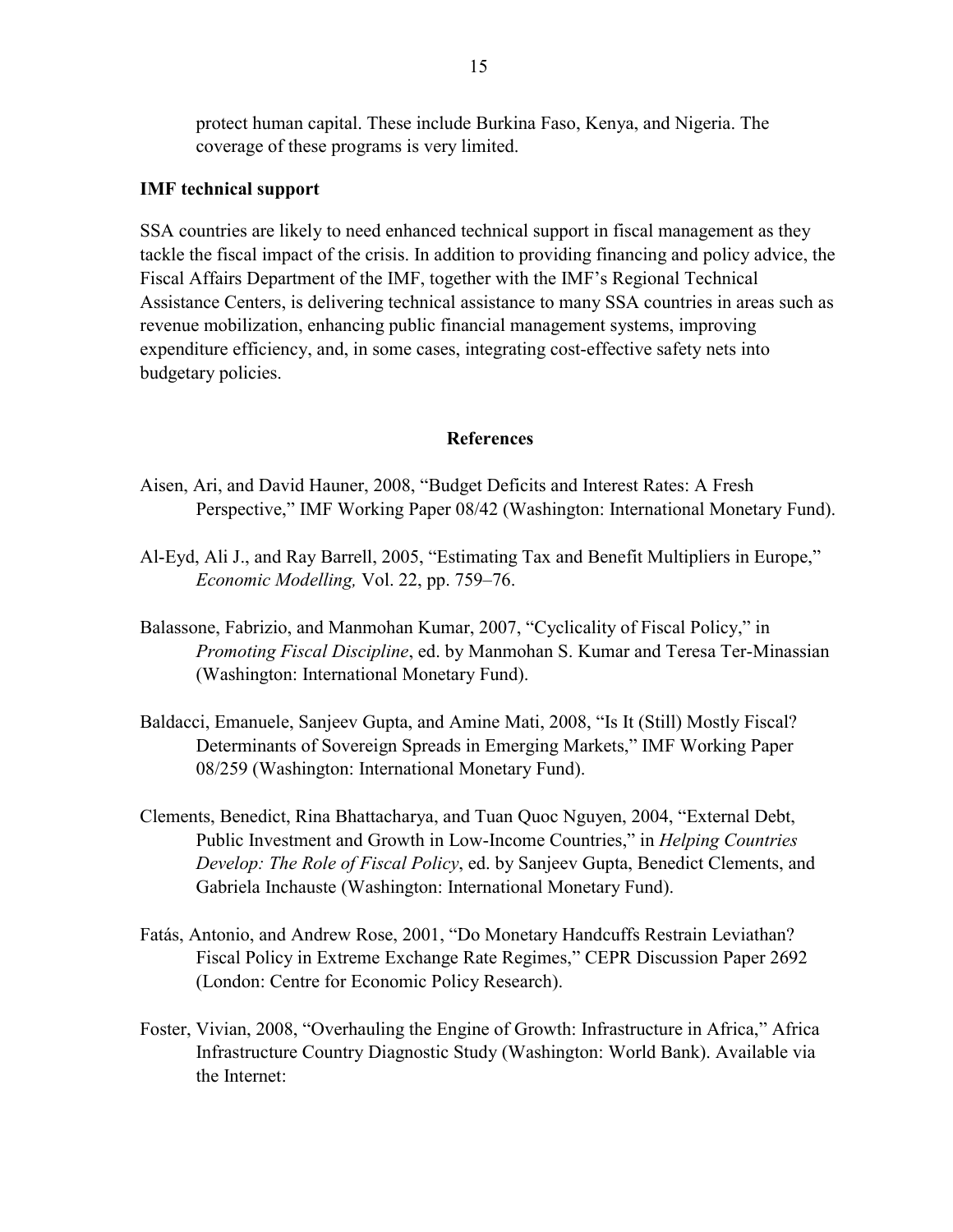http://siteresources.worldbank.org/INTAFRICA/Resources/AICD\_exec\_summ\_9-30-08a.pdf

- Freedman, Charles, Michael Kumhof, Douglas Laxton, and Jaewoo Lee, 2009, "The Case for Global Fiscal Stimulus," IMF Staff Position Note 09/03 (Washington: International Monetary Fund). Available via the Internet: http://www.imf.org/external/pubs/ft/spn/2009/spn0903.pdf
- Gavin, Michael, and Roberto Perotti, 1997, "Fiscal Policy in Latin America," *NBER Macroeconomics Annual*, Vol. 12 Cambridge, Massachusetts, National Bureau on Economic Research), pp. 11–70.
- Ghosh, Atish R., Marcos Chamon, Christopher Crowe, Jun I. Kim, and Jonathan D. Ostry, 2009, "Coping with the Crisis: Policy Options for Emerging Market Countries," IMF Staff Position Note 09/08 (Washington: International Monetary Fund).
- Gupta, Sanjeev, Benedict Clements, Emanuele Baldacci, and Carlos Mulas-Granados, 2004, "Fiscal Policy, Expenditure Composition, and Growth in Low-Income Countries," in *Helping Countries Develop: The Role of Fiscal Policy*, ed. by Sanjeev Gupta, Benedict Clements, and Gabriela Inchauste (Washington: International Monetary Fund).
- Ilzetski, Ethan, and Carlos Vegh, 2008, "Procyclical Fiscal Policy in Developing Countries: Truth or Fiction?" NBER Working Paper No. W14191 (Cambridge, Massachusetts, National Bureau on Economic Research).
- International Monetary Fund, 2009a, "Companion Paper—The State of Public Finances: Outlook and Medium-Term Policies After the 2008 Crisis" (Washington). Available via the Internet: http://www.imf.org/external/np/pp/eng/2009/030609a.pdf
- ———, 2009b, "The Implications of the Global Financial Crisis for Low-Income Countries" (Washington). Available via the Internet: http://www.imf.org/external/pubs/ft/books/2009/globalfin/globalfin.pdf
- Lane, Philip, 2003, "Business Cycles and Macroeconomic Policy in Emerging Market Economies," *International Finance*, Vol. 6, pp. 89–108.
- Pattillo, Catherine, Hélène Poirson, and Luca Ricci, 2002, "External Debt and Growth," IMF Working Paper 02/69 (Washington: International Monetary Fund).
- ———, 2004, "What Are the Channels Through Which External Debt Affects Growth?" IMF Working Paper 04/15 (Washington: International Monetary Fund).